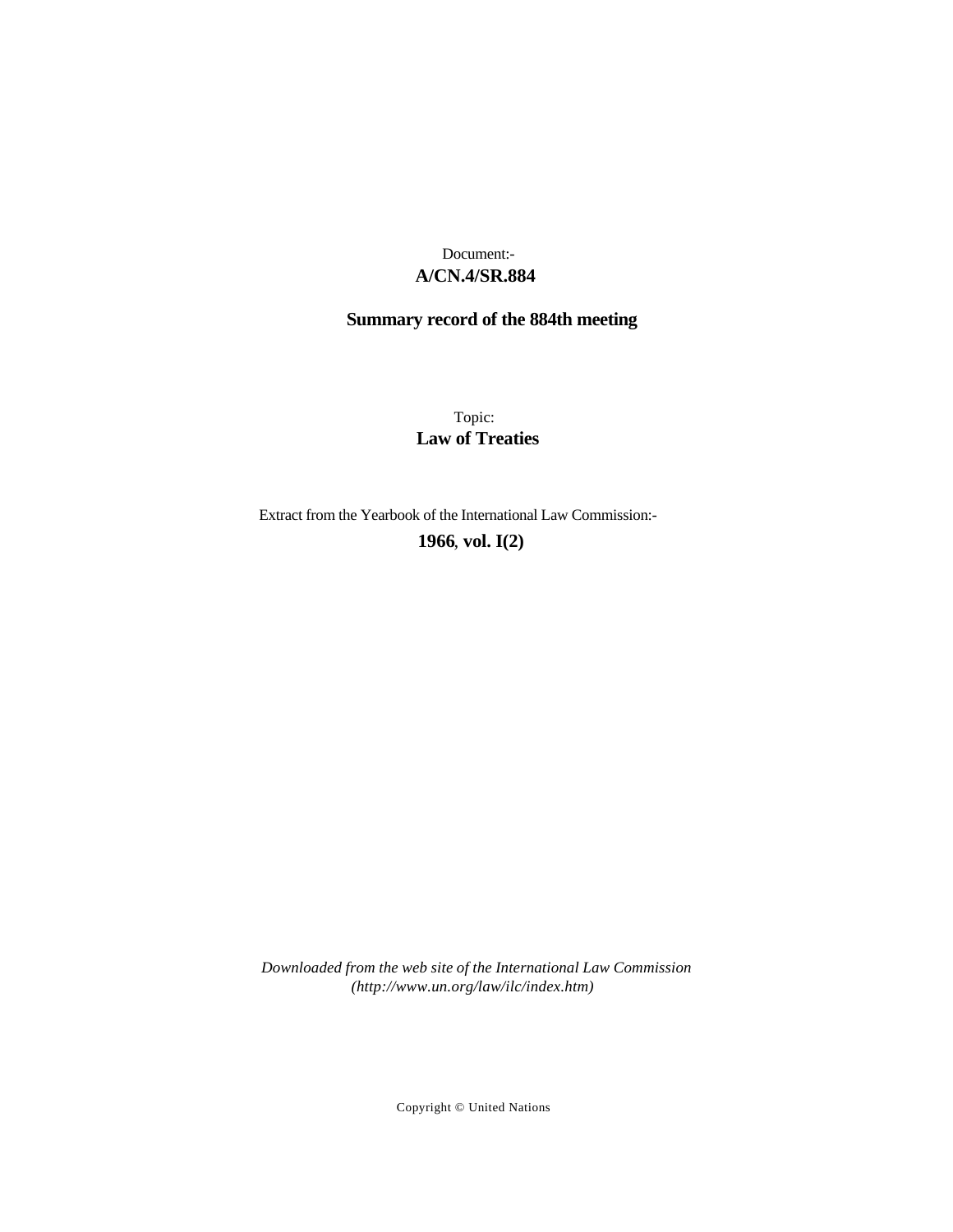the rules according to which the purpose, which was interpretation, was to be achieved.

98. Mr. ROSENNE said that it seemed unfortunate that article 69 was being discussed separately; on previous occasions the Commission had discussed all the articles on interpretation as an entity.

99. There were three points to which he wished to draw attention. First, could the Special Rapporteur confirm that throughout the series of articles on interpretation, the word " party " had the meaning given to it by the Commission in article  $1(1)(f)$  *bis* of its 1965 text  $(A/CN.4/L.115)$ , namely, " a State which has consented to be bound by a treaty and for which the treaty has come into force " ?

100. Secondly, there was a certain ambiguity in paragraphs 3 *(a)* and *(b)* which referred to " the parties ", whereas paragraph 2(a), and by implication paragraph  $2(\hat{b})$ , referred to " all the parties". In article 69 it was even more important than in article 68 to make it clear that the reference was to all the parties. If paragraph 3 were put to the vote as it stood, he would ask for a separate vote on paragraphs 3 *(a)* and *(b),* so that he could abstain.

101. Lastly, the Special Rapporteur had carefully explained that there was no intention of creating a hierarchy of rules of interpretation; but his explanation had been made in reference to article 69, whereas in his report and in previous discussion in the Commission the absence of any such hierarchy had been taken to apply not only to article 69 but to article 70 and to some extent to article 72. He would be glad if the Special Rapporteur would confirm that the division of article 69 and 70 and paragraph 3 of article 72 into three separate articles was essentially a matter of drafting convenience and did not prejudice the main principle of the unity of the process of interpretation.

102. He agreed in other respects with what the Special Rapporteur proposed to include in his commentary on article 69. He hoped, however, that there would be a single commentary on all three articles.

The meeting rose at 6 p.m.

#### **884th MEETING**

*Tuesday, 5 July 1966, at 11 a.m.*

*Chairman:* Mr. Herbert W. BRIGGS

later, Mr. Mustafa Kamil YASSEEN

*Present:* Mr. Ago, Mr. Amado, Mr. BartoS, Mr. Castrén, Mr. El-Erian, Mr. Jiménez de Aréchaga, Mr. Paredes, Mr. Pessou, Mr. Reuter, Mr. Rosenne, Mr. Ruda, Mr. Tsuruoka, Mr. Tunkin, Mr. Verdross, Sir Humphrey Waldock.

**Law of Treaties**

**(A/CN.4/186 and Addenda; A/CN.4/L.107, L.115)**

*(continued)*

[Item 1 of the agenda]

DRAFT ARTICLES PROPOSED BY THE DRAFTING COMMITTEE

*(continued)*

ARTICLE 69 (General rule of interpretation)<sup>1</sup> (continued)

1. The CHAIRMAN invited the Commission to continue consideration of article 69.

2. Mr. CASTREN said that he was in favour of the text submitted by the Drafting Committee, but he supported the proposal made by Mr. Tsuruoka at the previous meeting<sup>2</sup> to change the position of paragraph 4 and place it immediately after paragraph 1. He would even go further and make the text of paragraph 4, preceded by the word " However ", a second sentence in paragraph 1. It was obvious that the two provisions should be taken together and that the idea stated in paragraph 4 formed an exception to what was provided in paragraph 1.

3. Mr. VERDROSS said he also supported Mr. Tsuruoka's proposal regarding paragraph 4.

4. Paragraph 1 gave the impression that the object and purpose of the treaty should be sought elsewhere than in the text. In order to overcome that difficulty, the words " and in the light of " should be replaced by the words " taking into account".

5. Mr. REUTER said that he approved of the proposed text. Without wishing to reopen the substantive discussion he would, however, point out that the word " *contexte* " was used inelegantly and indeed incorrectly in the French text. It was possible to speak of the context with reference to a provision in a treaty, but not with reference to the treaty as a whole; the expression " *contexte du traite* " was therefore unfortunate, especially in paragraph 2, where the " context" was opposed to the text " and where it was stated that the context included instruments other than the treaty. He would not make any formal proposal, but he thought the drafting would be improved if the words " *du traite* " after the word " *contexte* " were deleted in paragraphs 1 and 2.

6. Generally speaking, article 69 introduced the basic idea that different instruments which were formally separate could legally constitute a single homogeneous whole; in other words, that a treaty could consist of several treaties. That important and correct idea was well expressed, which made the minor defect due to the use of the word " *contexte* " all the more regrettable.

7. Sir Humphrey WALDOCK, Special Rapporteur, said that Mr. Reuter's remark was equally applicable to the English text. His first proposal for the articles on interpretation had referred to the meaning to be given to each term " in its context in the treaty ".<sup>3</sup> He had since bowed to the views of other members who had

<sup>1</sup> For text see previous meeting, para. 90.

*<sup>2</sup>* Para. 97.

<sup>3</sup>  *Yearbook of the International Law Commission, 1964,* vol. II, p. 52, article 70.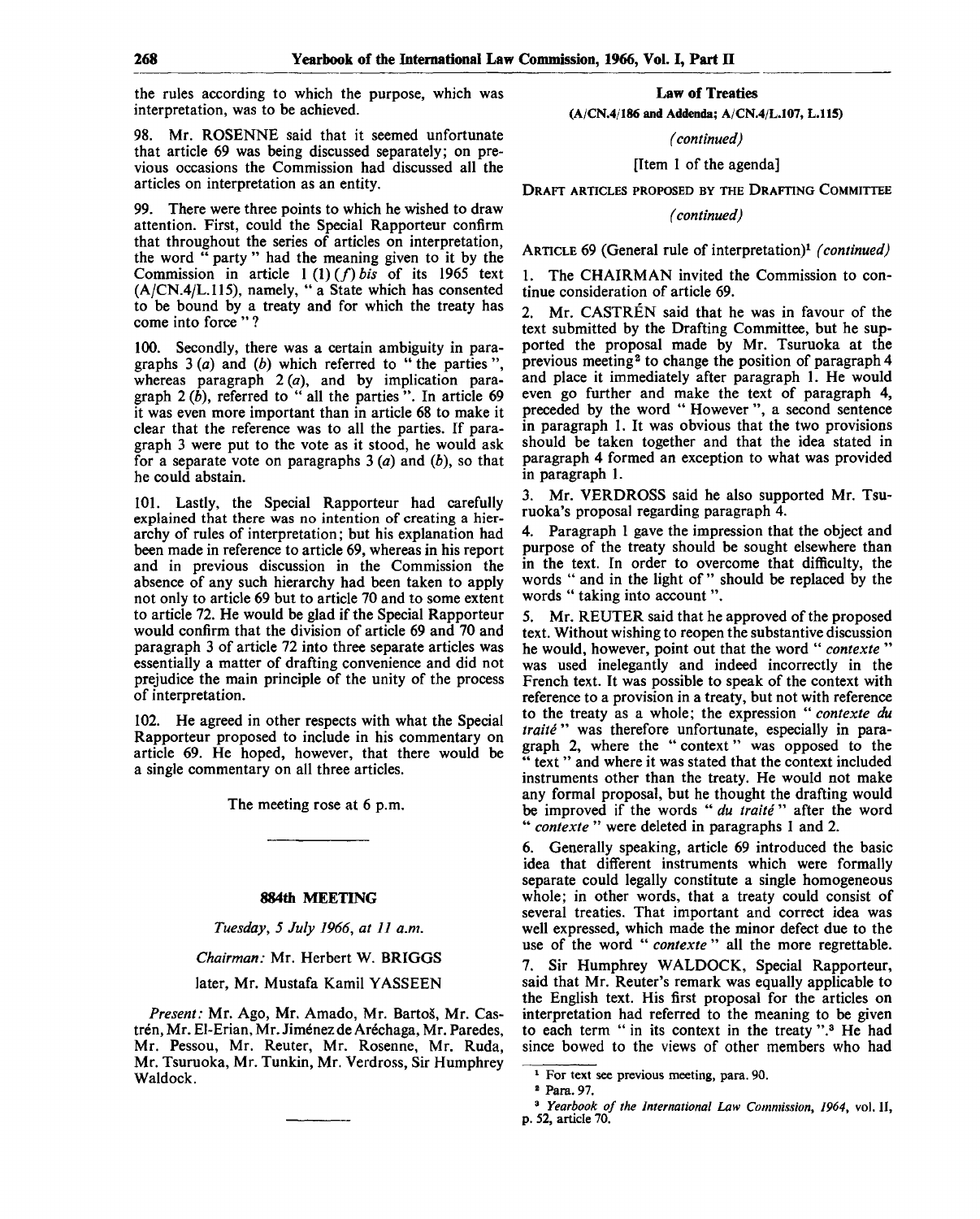expressed a preference for the language used in the text now before the Commission.

8. Mr. JIMENEZ de ARECHAGA said that the 1964 text of article 69,<sup>4</sup> which was largely reproduced in the Drafting Committee's text, had been well received both by governments and in legal circles. It was therefore undesirable to depart from that text.

9. Paragraph 1 of the Drafting Committee's text stated the golden rule of interpretation. Paragraph 4, on the other hand, dealt with a minor point which was of limited application; in fact, the Drafting Committee had even considered dropping that provision altogether. It would therefore detract from the importance of paragraph 1 if the contents of paragraph 4 were incorporated in it or placed immediately after it as a new paragraph 2. Such a change would also have the disadvantage of breaking the continuity of the provisions of article 69; the present paragraph 2 contained a definition of the " context of a treaty ", an expression used in paragraph 1; paragraph 3 logically followed paragraphs 1 and 2, since it referred to means of interpretation additional to those set out in paragraph 1.

10. With regard to the point raised by Mr. Verdross, the use of the conjunction " and " before " in the light of its object and purpose " made the meaning clear in the English text: the object and purpose of the treaty were not divorced from its context.

11. Lastly, he favoured the retention of the expression " the context of the treaty ", which had been used in the 1964 text, in order to show that the reference was to instruments such as those referred to in paragraph 2 *(a)* and *(b)* and not, for example, to the circumstances surrounding the conclusion of a treaty.

12. The CHAIRMAN\*, speaking as a member of the Commission, said he accepted the basic idea underlying article 69, namely, that a treaty must be interpreted in good faith in accordance with the meaning to be given to its terms in their context and in the light of the object and purpose of the treaty. He was opposed to the use of the expression " the ordinary meaning ", but the Drafting Committee had not accepted the alternative wording he had suggested. He still believed that it would be possible to avoid using that unsatisfactory expression and thereby also to obviate the need for paragraph 4.

13. He agreed with the Special Rapporteur that article 69 showed no intention of establishing a rigid hierarchy of means of interpretation.

14. He would vote in favour of article 69.

15. Mr. AGO endorsed Mr. Reuter's comments on the use of the word "context" and suggested that the difficulty might be overcome by replacing the words " to its terms in the context of the treaty " in paragraph 1 by the words " to the terms of the treaty in their context".

16. Mr. TUNKIN pointed out that the purpose of paragraph 2 was to define the special concept of the " context of a treaty ".

17. Mr. REUTER said he did not see why paragraph 2 should not begin with the words " For the purpose of its interpretation, a treaty shall comprise ...

18. Mr. JIMENEZ de ARECHAGA said that, in view of the contents of paragraph 2 and the intention of the article, which referred to the meaning given to the terms of the treaty in their context in the treaty as a whole, it was necessary to use the expression " in their context in the treaty " and not merely " in their context ".

Sir Humphrey WALDOCK, Special Rapporteur, said that he would hesitate to remove the reference to the context of the treaty from paragraph 2, as that would transform the paragraph into a definition of a " treaty " for the special purpose of interpretation. It seemed inadvisable to introduce that expanded notion of " treaty", which might have implications for other articles of the draft.

20. Mr. JIMENEZ de ARECHAGA pointed out that if Mr. Reuter's suggestion for paragraph 2 were adopted, the draft articles would contain two different definitions of the term " treaty ", one in article 1 and another, for purposes of interpretation, in article 69.

21. Paragraph 2 of article 69 was intended to define the expression " the context of a treaty ". That expression was meant to cover documents which were not actually part of a treaty, but which shed light on its terms. An example of such documents was the statements on membership and withdrawal which had been agreed upon at the San Francisco Conference.<sup>5</sup> The effect of paragraph 2 was to give those documents a status different from that of mere preparatory work.

22. He was surprised that the definition of the " context of a treaty " should have given rise to so much debate, since the matter had been discussed in 1964 and the definition had not been criticized by governments.

23. Mr. TUNKIN said it would be awkward to have two definitions of the term " treaty ", a general definition in article 1 and a definition for purposes of interpretation in article 69. He urged the adoption of the text proposed by the Drafting Committee.

24. Mr. REUTER reiterated that he had not intended to raise a point of substance. In order to get rid of the unsatisfactory expression " The context of a treaty " paragraph 2 might be worded " For the purpose of its interpretation, a treaty shall comprise, in addition to the text  $\dots$  ".

25. Mr. AGO said he had been about to make exactly the same proposal.

26. Sir Humphrey WALDOCK, Special Rapporteur, said that he could not accept that proposal, which would place paragraph 2 on a different level from paragraph 1. He proposed that the words " to be given to its terms in the context of the treaty " in paragraph 1 should be replaced by the words " to be given to the terms of the treaty in their context " and that the opening sentence of paragraph 2 should be reworded to read:

" The context for the purpose of the interpretation of a treaty shall comprise, in addition to the text, including its preamble and annexes: "

27. Mr. REUTER said he accepted the Special Rapporteur's proposal.

<sup>«</sup> *Ibid.,* p. 199.

<sup>\*</sup> Mr. Briggs.

<sup>&</sup>lt;sup>5</sup> United Nations Conference on International Organization, 1945, vol. I, pp. 615 *et seq.*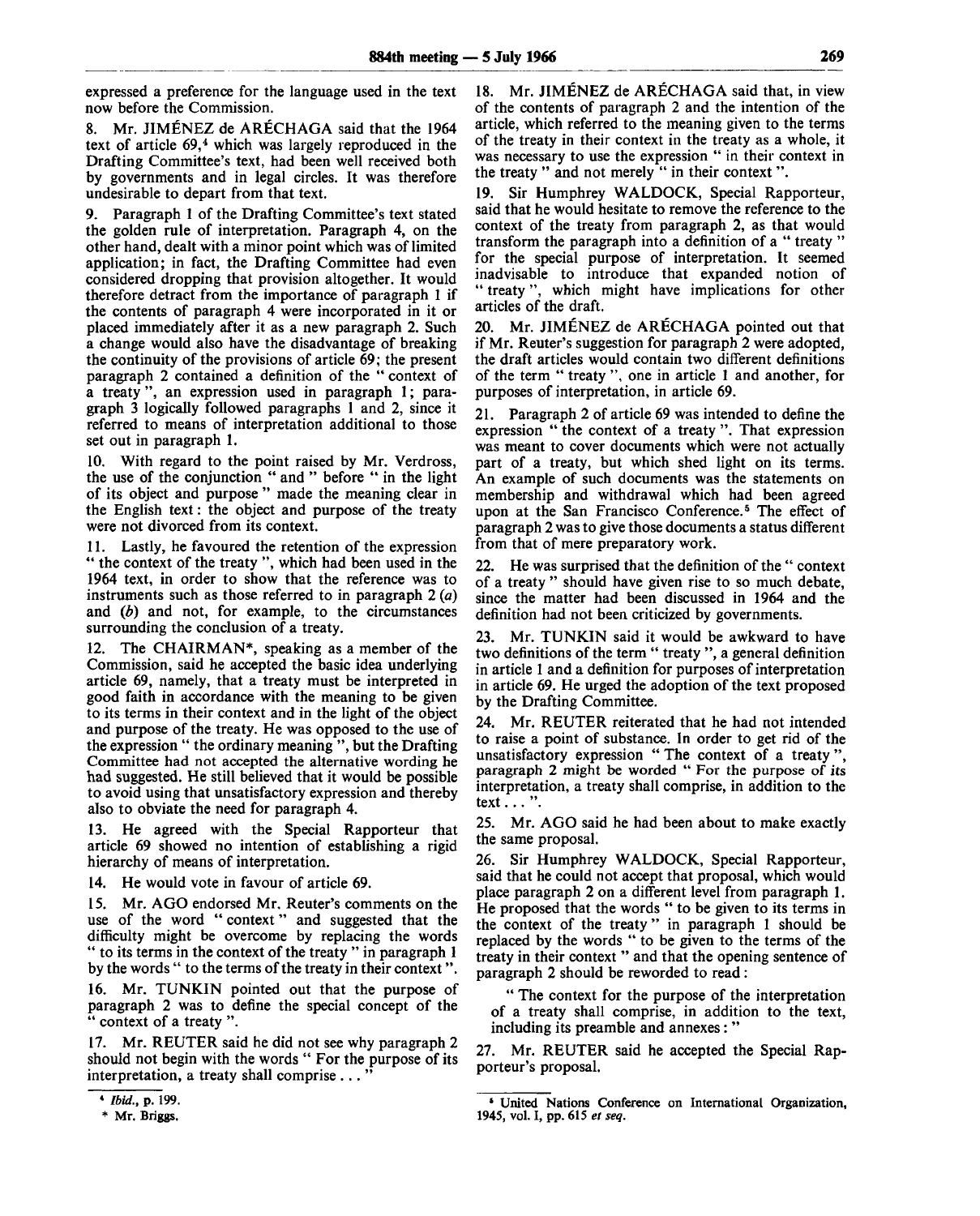28. Mr. ROSENNE requested separate votes on paragraphs 3 *(a)* and 3 *(b),* on which he would abstain. 29. Mr. RUDA requested a separate vote on paragraph  $3(c)$ .

30. The CHAIRMAN put paragraphs 3 *(a),* 3 *(b)* and 3 (c) to the vote separately.

*Paragraph 3 (a) was adopted by 15 votes to none, with 1 abstention.*

*Paragraph 3 (b) was adopted by 15 votes to none, with 1 abstention.*

*Paragraph 3* (c) *was adopted by 13 votes to none, with 3 abstentions.*

31. The CHAIRMAN put article 69 to the vote as a whole, with the amendments to paragraphs 1 and 2 proposed by the Special Rapporteur.

*Article 69 as a whole, as amended, was adopted by 16 votes to none. 6*

ARTICLE 70 (Supplementary means of interpretation) [28]<sup>7</sup>

32. The CHAIRMAN, speaking as Chairman of the Drafting Committee, said that the Drafting Committee proposed the following new title and text for article 70:

" *Supplementary means of interpretation* "

" Recourse may be had to supplementary means of interpretation including the preparatory work of the treaty and the circumstances of its conclusion, in order to confirm the meaning resulting from the application of article 69, or to determine the meaning when the interpretation according to article 69 :

*(a)* leaves the meaning ambiguous or obscure; or

*(b)* leads to a result which is manifestly absurd or unreasonable.'

33. A number of changes had been made in the Special Rapporteur's text (A/CN.4/186/Add.6) which the Commission had discussed at its 872nd and 873rd meetings. First, the expression " further means of interpretation" in the title and in the opening phrase had been replaced by " supplementary means of interpretation ". Secondly, the words " to verify " had been deleted from the opening sentence. Thirdly, the words " in the light of the objects and purposes of the treaty " had been deleted from sub-paragraph *(b).*

34. Sir Humphrey WALDOCK, Special Rapporteur, explained that the two deletions were not intended to alter the meaning. The idea of " verification " was contained in " confirmation ". The words " in the light of objects and purposes of the treaty " had been dropped as unnecessary and their deletion had no particular significance.

35. In reply to a question by Mr. AGO, he said that the word " supplementary" was the closest English equivalent to the French word " *complementaire* ".

36. Mr. EL-ERIAN said he was grateful to the Special Rapporteur for giving favourable consideration to the suggestion he had made at the 871st meeting, that the words " further means " should be replaced by " supplementary means" in order to remove the discrepancy between the English, French and Spanish texts and facilitate the task of finding exact equivalents in the other languages into which the articles would eventually be translated.

37. He would have preferred to retain the words " in the light of the objects and purposes of the treaty ", in order to soften any impression given by articles 69 and 70 of two successive and separate processes of interpretation. But after hearing the Special Rapporteur explain that those words were unnecessary and that their deletion had no particular significance, he was prepared to vote in favour of the Drafting Committee's text.

38. Mr. TSURUOKA said that, although he was not opposed to article 70, he had not changed his views since the discussion at the 871st and 872nd meetings. He was still convinced that recourse to the preparatory work should be given a rather more important place in the process of interpreting a treaty; it should not be regarded as a " supplementary means of interpretation ". Moreover, there was not much difference between the means referred to in article 69, paragraph 3 *(b),* and those referred to in article 70.

39. Mr. ROSENNE said that his views were similar to those of Mr. Tsuruoka.

40. The CHAIRMAN,\* speaking as a member of the Commission, said that he, too, agreed with Mr. Tsuruoka. He regretted that the Commission had not seen fit to include the subject matter of article 70 in article 69, but he would nevertheless vote in favour of article 70.

*Article 70 was adopted by 15 votes to none.*

41. Sir Humphrey WALDOCK, Special Rapporteur, said that, in preparing the commentaries on the articles on interpretation, it would be necessary to take into account certain differences of opinion that had arisen in the Commission regarding the relationship between articles 69 and 70. He himself believed that the use, in article 70, of the words " in order to confirm the meaning resulting from the application of article 69 ", provided the strongest link between the two articles which was acceptable to the majority of the Commission.

ARTICLE 72 (Interpretation of treaties expressed in two or more languages) [29]<sup>8</sup>

42. The CHAIRMAN, speaking as Chairman of the Drafting Committee, said that the Drafting Committee proposed the following title and text for article 72:

# " *Interpretation of treaties expressed in two or more languages* "

" 1. When a treaty has been authenticated in two or more languages, the text is equally authoritative in each language, unless the treaty provides or the parties agree that, in case of divergence, a particular text shall prevail.

<sup>\*</sup> For further discussion of article 69, see 893rd meeting, paras. 7-34. The text, however, was not amended.

<sup>7</sup> For earlier discussion, see 869th meeting (paras. 52-70), 870th-872nd meetings, and 873rd meeting, paras. 1-48.

<sup>\*</sup> Mr. Briggs.

<sup>8</sup> For earlier discussion, see 874th meeting, paras. 1-43.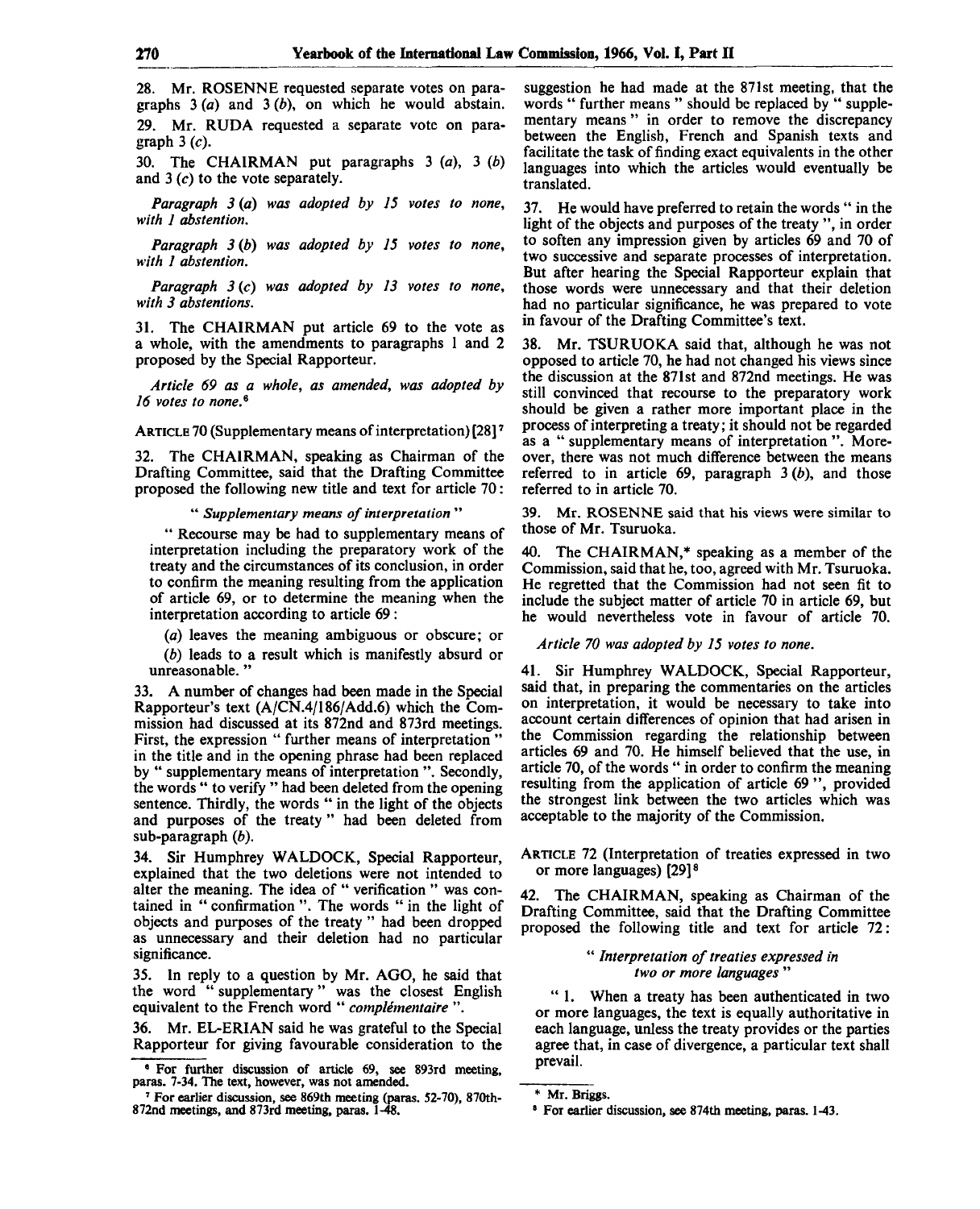" 2. A version of the treaty expressed in a language other than one of those in which the text was authenticated shall be considered an authentic text only if the treaty so provide or the parties so agree.

" 3. The terms of the treaty are presumed to have the same meaning in each authentic text. Except in the case mentioned in paragraph 1, when a comparison of the texts discloses a difference of meaning which the application of articles 69 and 70 does not remove, a meaning which as far as possible reconciles the texts shall be adopted ".

43. The main difference between that text and the one proposed by the Special Rapporteur in his sixth report  $(A/CN.4/186/Add.7)$  was that the substance of the Special Rapporteur's paragraph 3 had been incorporated in the new text of paragraph 1.

44. Mr. VERDROSS pointed out that in paragraph 3, as in paragraph 4 of the version considered at the 874th meeting, the words " as far as possible " led the reader to ask himself what would happen if it was not possible to find a meaning which reconciled the texts. Either the words " as far as possible " should be deleted or a provision should be added stating that, if it was not possible to find a meaning which reconciled the texts, it was the text in the language in which the treaty had been drafted that was to be considered.

45. Mr. CASTREN pointed out that as the Drafting Committee had changed the position of the words " *autant que possible* " in the French text, it now corresponded to the English and no longer had the defect to which Mr. Verdross had referred. The words " as far as possible " should therefore be retained.

46. Mr. TSURUOKA said he was satisfied with the new wording of article 72, which he preferred to the previous version. At the 874th meeting he had instanced a treaty between Japan and Thailand the text of which was in English as well as in Japanese and Thai, and which stipulated that in the event of a dispute over interpretation the English text should prevail. Paragraph 1 of the new text dealt with that case more satisfactorily than paragraph 3 of the previous version had done.

47. Mr. AGO suggested that, in paragraph 1, it might be necessary to insert the word " otherwise " between the words " parties " and " agree ", since that part of the sentence referred to cases in which the parties concluded an agreement otherwise than by inserting a provision in the treaty.

48. Sir Humphrey WALDOCK, Special Rapporteur, said that the expression " the parties agree " was used in certain other places in the draft. It would, however, be desirable to see whether the expression " the parties otherwise agree " was not also used in some places with the same meaning; if so, an effort should be made to achieve uniformity throughout the draft.

49. The CHAIRMAN put article 72 to the vote.

*Article 72 was adopted by 15 votes to none. 9*

ARTICLE 13 (Consent to be bound expressed by accession) [12]<sup>10</sup>

50. The CHAIRMAN, speaking as Chairman of the Drafting Committee, said that having regard to the votes which had taken place in 1965,<sup>11</sup> the Drafting Committee had decided to omit articles 8 and 9 on participation in a treaty. It had considered that some of the legal aspects of participation could be covered in article 13, dealing with consent to be bound expressed by accession. The Drafting Committee now proposed a new version of that article which read :

" *Consent to be bound expressed by accession* "

" The consent of a State to be bound by a treaty is expressed by accession when:

*(a)* the treaty or an amendment to the treaty provides that such consent may be expressed by that State by means of accession;

*(b)* it appears from the circumstances of the conclusion of the treaty that the States concerned were agreed that such consent may be expressed by that State by means of accession; or

(c) all the parties have subsequently agreed that such consent may be expressed by that State by means of accession ".

51. Sir Humphrey WALDOCK, Special Rapporteur, pointed out that the general questions involved had been fully discussed in 1965<sup>12</sup> and that the Commission had been unable to arrive at a conclusion, none of the proposals then made having been adopted. It had been clear that any decision the Commission might reach by means of a vote would be taken by a narrow majority, and the Drafting Committee had therefore considered that it would be preferable to omit articles 8 and 9. Although the main issue of participation had thus not been dealt with, article 13 as now redrafted did touch on the problem.

52. Mr. AGO said that, in order to bring the French text into line with the English, the words " *s'exprimer par Vadhesion de cet Etat*" in sub-paragraphs *(a), (b)* and (c) should be replaced by the words " *etre exprime par cet Etat par voie d'adhesion* ".

53. The CHAIRMAN put to the vote article 13, subject to amendment of the French text as proposed by Mr. Ago.

*Article 13 was adopted by 14 votes to none, with 1 abstention.<sup>1</sup> \**

54. Mr. TUNKIN, explaining his vote, said that he very much regretted that the principle of general partici-

11  *Yearbook of the International Law Commission, 1965,* vol. I, 795th meeting, paras. 42-59.

<sup>12</sup> *Ibid.*, 791st meeting, paras. 61-86, 792nd-795th meetings, and 796th meeting, paras. 1-8.

<sup>13</sup> For a later amendment to the title of article 13, see 886th meeting, para. 114.

<sup>•</sup> For a later amendment to the title and text of article 72, see 893rd meeting, para. 43.

<sup>&</sup>lt;sup>10</sup> For earlier discussion of article 13, see *Yearbook of the International Law Commission*, 1962, vol. I, 648th, 649th, 650th, 665th and 668th meetings. The text of the article, then renumbered article 11, was adopted at the 668th meeting. It was again discussed (as article 13) at the first part of the seventeenth session; see *Yearbook of the International Law Commission, 1965,* vol. I, 786th meeting, 787th meeting (paras. 1 and 2) and 812th meeting, footnote 4.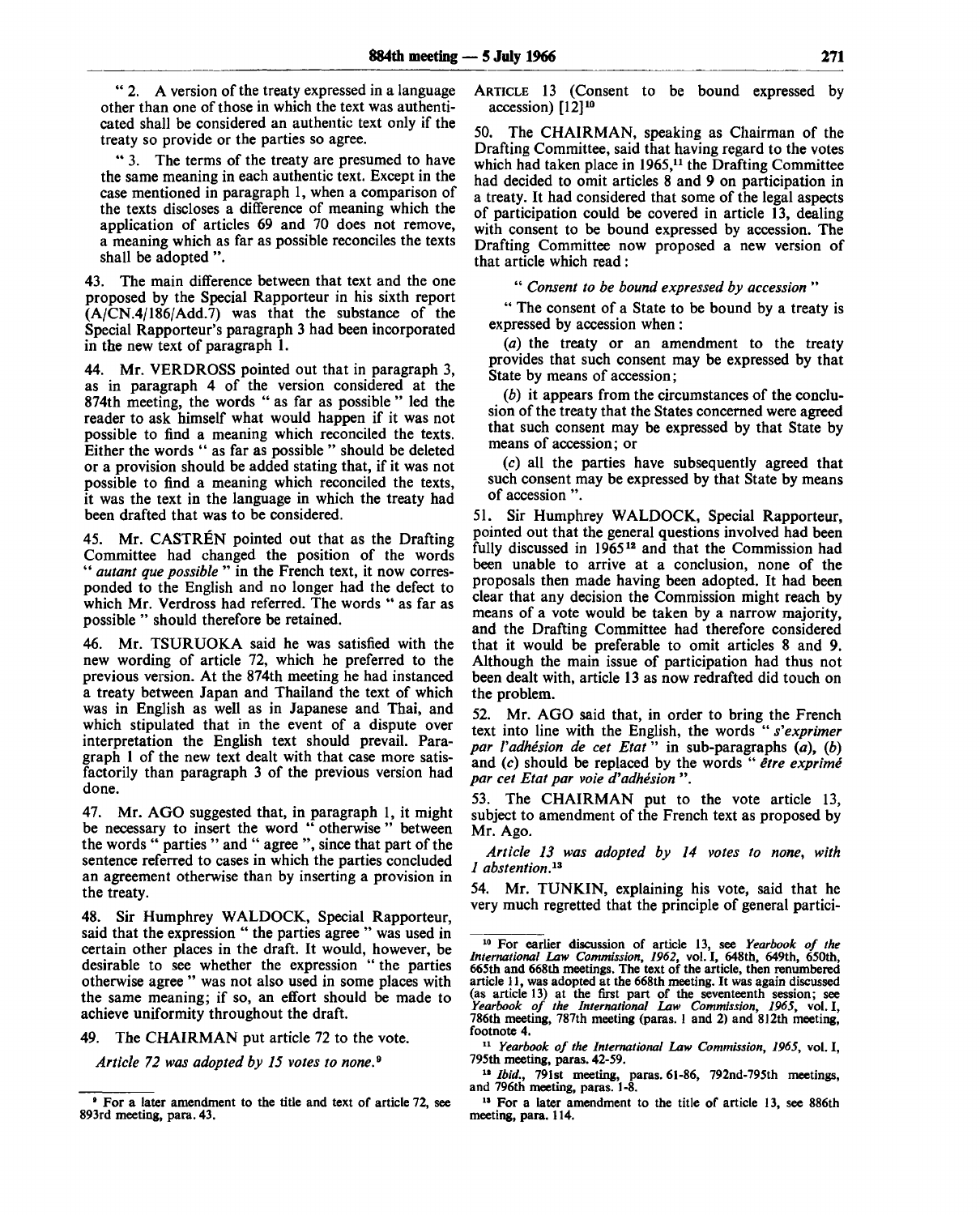pation in general multilateral treaties had not found expression in the draft articles. He had abstained from voting on article 13 because it cast doubt on that very important principle of contemporary international law. General multilateral treaties played a most important part in the development of general international law, and the very essence of those treaties required that they should be open to participation by all States. As was well known, even within the United Nations a practice existed which was in conflict with fundamental principles of contemporary international law and which was an outcome of the cold war. He hoped that the diplomatic conference which would consider the draft articles on the law of treaties would remedy the omission.

*Mr. Yasseen took the Chair.*

55. Mr. EL-ERIAN expressed his regret at the Commission's failure to work out an acceptable text for a provision dealing with the important problem of universal participation in the framing of general rules of international law. The gap that left in the draft articles was particularly unfortunate, because in most other instances the Commission had achieved a fairly wide measure of agreement on controversial issues. It could take pride in its record over the years of reconciling different points of view. The decision not to take a vote on the issue of participation in general multilateral treaties was wise, however, because it was clear that even if a satisfactory text had been formulated, the majority would have been a narrow one.

56. Nevertheless, the thesis that all States were entitled to participate in the creation of general rules of international law was well-founded both in theory and in practice and, with regard to general multilateral treaties as defined in the commentary on articles 8 and 9 of the 1962 text,<sup>14</sup> he could not accept the argument that States were free to choose their partners by analogy with municipal systems of the law of contract. If the purpose of a codification conference was to codify general rules on questions of common interest, then all States had the right to take part in the process by virtue of their sovereign equality.

57. Mr. BRIGGS, speaking as Chairman of the Drafting Committee, proposed that the Commission should take a formal decision to delete articles 8 and 9.

58. Mr. JIMENEZ de ARECHAGA said that there was no need for the Commission to vote on the Drafting Committee's recommendation concerning articles 8 and 9. He interpreted the affirmative vote on article 13 to mean that that recommendation was accepted.

59. Mr. EL-ERIAN pointed out that the Commission had taken no decision either in favour of or against articles 8 and 9, but had only decided not to make any reference to participation in a treaty in its draft at that stage.

60. Mr. TUNKIN pointed out that as the Drafting Committee had not put forward any texts for articles 8 and 9, there was nothing for the Commission to delete; but there was general agreement that it would be inadvisable to vote on the principle at issue at that stage, because there was little likelihood of reaching agreement by a substantial majority.

61. Mr. REUTER said he agreed with Mr. Tunkin and Mr. El-Erian: articles 8 and 9 had not been deleted, but merely omitted.

62. The CHAIRMAN, speaking as a member of the Commission, said he too thought that article 13 did not meet the requirements which articles 8 and 9 were to have met. A gap would be left in the draft if it omitted to deal with participation in general multilateral treaties, especially codifying treaties, to which he believed that every State was entitled to accede in the interests of the international community. The work of codification was not the private preserve of an exclusive club or even of a certain majority of States: it should be open to all States to take part in it. He had been in favour of including article 8 in the draft, but had accepted the minimum proposal in article 13 on the clear understanding that the vote on article 13 in no way prejudged the Commission's attitude to articles 8 and 9.

63. Mr. BRIGGS, Chairman of the Drafting Committee, said he agreed with Mr. Tunkin. He had been mistaken in proposing that the Commission should vote on the Drafting Committee's recommendation that articles 8 and 9 be deleted and he withdrew the proposal.

64. Speaking as a member of the Commission, he said that the implications of the vote on article 13 could be explained in the commentary.

65. Sir Humphrey WALDOCK, Special Rapporteur, agreed.

66. Explaining his vote on article 13, he said that he too regretted the absence of any provisions on participation in a treaty, since that left a gap in the general scheme of the draft. As he had indicated in earlier reports, his personal view was that the widest possible participation in general multilateral treaties was desirable. The difficulty had arisen over finding the right form of words to express an idea about which there was probably a fairly wide measure of agreement in the Commission.

67. Mr. CASTREN said that, for the reasons given by previous speakers, he also regretted the omission from the draft of articles 8 and 9.

68. Mr. AGO said that, as there was so much regret, perhaps the Drafting Committee should try to produce a text. He noted, however, that although everyone deplored the fact that there was a gap in the draft, no one had suggested how it could be filled.

69. The CHAIRMAN, speaking as a member of the Commission, observed that the conference of plenipotentiaries would be sure to remedy the defect.

ARTICLE 15 (Exchange or deposit of instruments of ratification, accession, acceptance or approval) [13]<sup>15</sup>

70. Mr. BRIGGS, Chairman of the Drafting Committee, said that the Drafting Committee proposed the following title and text for article 15 :

<sup>14</sup>  *Yearbook of the International Law Commission, 1962,* vol. II, p. 168.

<sup>16</sup> For earlier discussion, see *Yearbook of the International Law Commission, 1965,* vol. I, 787th meeting, paras. 4-98, 812th meeting, paras. 65-77, and 816th meeting, paras. 28 and 29.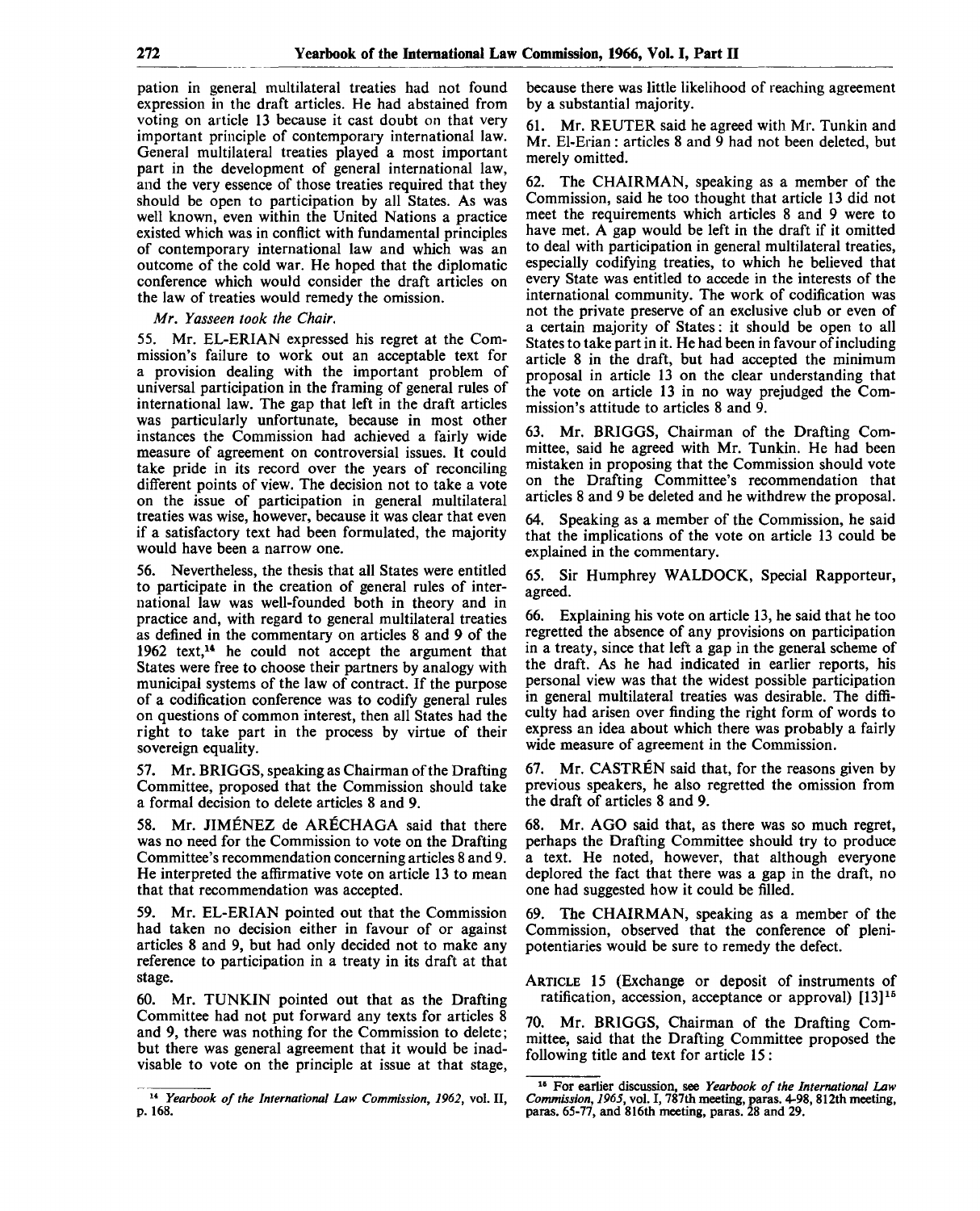" *Exchange or deposit of instruments of ratification, accession, acceptance or approval*"

" Unless the treaty otherwise provides, instruments of ratification, accession, acceptance or approval establish the consent of a State to be bound by a treaty upon:

*(a)* Their exchange between the contracting States;

*(b)* Their deposit with the depositary; or

(c) Notification to the contracting States or to the depositary, if so agreed.

71. The Drafting Committee had considered the proposal that instruments of ratification, accession, acceptance or approval should take effect after a stipulated interval of time, but had come to the conclusion that the matter could be left to those responsible for drawing up the treaty and that the clause " unless the treaty otherwise provides " would be enough to meet the point. During discussions in the Commission, some members had pointed out that the task of a depositary would become much more difficult if the traditional rule that a treaty entered into force upon the exchange or deposit of certain instruments was modified by the introduction of a thirty- or ninety-day rule.<sup>16</sup> He had been authorized by Mr. Rosenne, who had originally proposed a ninetyday rule,<sup>17</sup> to state that that proposal was withdrawn. 72. Sir Humphrey WALDOCK, Special Rapporteur, explained that some difficulty had arisen over the phrase " becomes operative ", which had been used in the text approved during the second part of the seventeenth session (A/CN.4/L.115). Members would recall the title of article 12, " Consent to be bound expressed by ratification, acceptance or approval ". It was difficult to find appropriate language to describe the point in time at which the instrument or notification took effect and the phrase " becomes effective " had been criticized on the ground that it might cast doubt on the provisions of article 12 and of certain other articles. In the interests of greater precision, the Drafting Committee was now

to be bound ". 73. Mr. ROSENNE thanked the Special Rapporteur and the Drafting Committee for the care with which the proposal he had made at the seventeenth session had been considered. He was satisfied that the problem had been examined from all angles, including entry into force, termination and reservations. He was still inclined to believe that in the long run it would be beneficial to introduce, as a standard practice applicable to general multilateral treaties, a short interval before the exchange or deposit of instruments or a notification to a depositary took effect in regard to the States for which it was intended; but he recognized that, for the time being, no further progress could be achieved than what was suggested in the Drafting Committee's text. That being so, he no longer wished to maintain his abstention in the vote on article 19, paragraph 5, which had taken place at the 816th meeting, the reservation he had made on article 22 at the same meeting,<sup>18</sup> or the other reservations he had entered during the seventeenth session on the

proposing the phrase " establish the consent of a State

question of the moment from which an act relating to a treaty took effect in relation to the other parties to a multilateral treaty.

74. Mr. AGO said that he approved of the substance of the article. From the point of view of drafting, the word " Notification " in sub-paragraph  $(c)$  was not clear; it should be amended to read " Their notification " or " Notification of the fact that those instruments have been established ".

75. Sir Humphrey WALDOCK, Special Rapporteur, proposed that the word "Notification" replaced by the words " Their notification ".

*It was so agreed.*

76. The CHAIRMAN put article 15 to the vote, as amended.

*Article 15, as amended, was adopted by 17 votes to none. 19*

#### ARTICLE 23 (Entry into force of treaties)  $[21]^{20}$

77. Mr. BRIGGS, Chairman of the Drafting Committee, said that the Drafting Committee proposed the following text for article 23 :

# " *Entry into force of treaties* "

" 1. A treaty enters into force in such manner and upon such date as it may provide or as the States which adopted its text may agree.

" 2. Failing any such provision or agreement, a treaty enters into force as soon as the consent of all the States which adopted its text to be bound by the treaty has been established.

" 3. When the consent of a State to be bound is established after a treaty has come into force, the treaty enters into force for that State on the date when its consent was established unless the treaty otherwise provides ".

78. The text of paragraph 1 was identical with that approved during the first part of the seventeenth session (A/CN.4/L.115).

79. In paragraph 2, the words " as soon as the consent of all the States which adopted its text to be bound by the treaty has been established " had been substituted for the words " as soon as all the States which adopted its text have consented to be bound by the treaty ". He did not think that change was very felicitous in English. 80. The only change made in paragraph 3 was consequential on the deletion of the phrase " becomes operative " in article 15.

81. Mr. REUTER said that, although the article as a whole was acceptable to him, he supported Mr. Briggs' comment on paragraph 2, the French text of which should read ".. . *des que le consentement a etre lie par le traite a ete etabli pour tous les Etats qui ont adopte son texte* ".

82. Mr. TSURUOKA said that the expression " Failing any such provision or agreement" in paragraph 2 was not very satisfactory; it was not clear what provision or agreement was meant.

<sup>18</sup>  *Ibid.,* 803rd meeting, paras. 38 *et seq.*

<sup>17</sup>  *Ibid.,* 803rd meeting, para. 30.

<sup>18</sup>  *Ibid.,* p. 284, paras. 51 and 63.

<sup>&</sup>lt;sup>19</sup> For a later amendment to the title and text of article 15, see 892nd meeting, para. 91.

<sup>80</sup> For earlier discussion, see *Yearbook of the International Law Commission, 1965,* vol. I, 789th meeting, paras. 59-74, 790th meeting, paras. 1-70, 814th meeting, paras. 31-37, and 816th meeting, paras. 72-79.